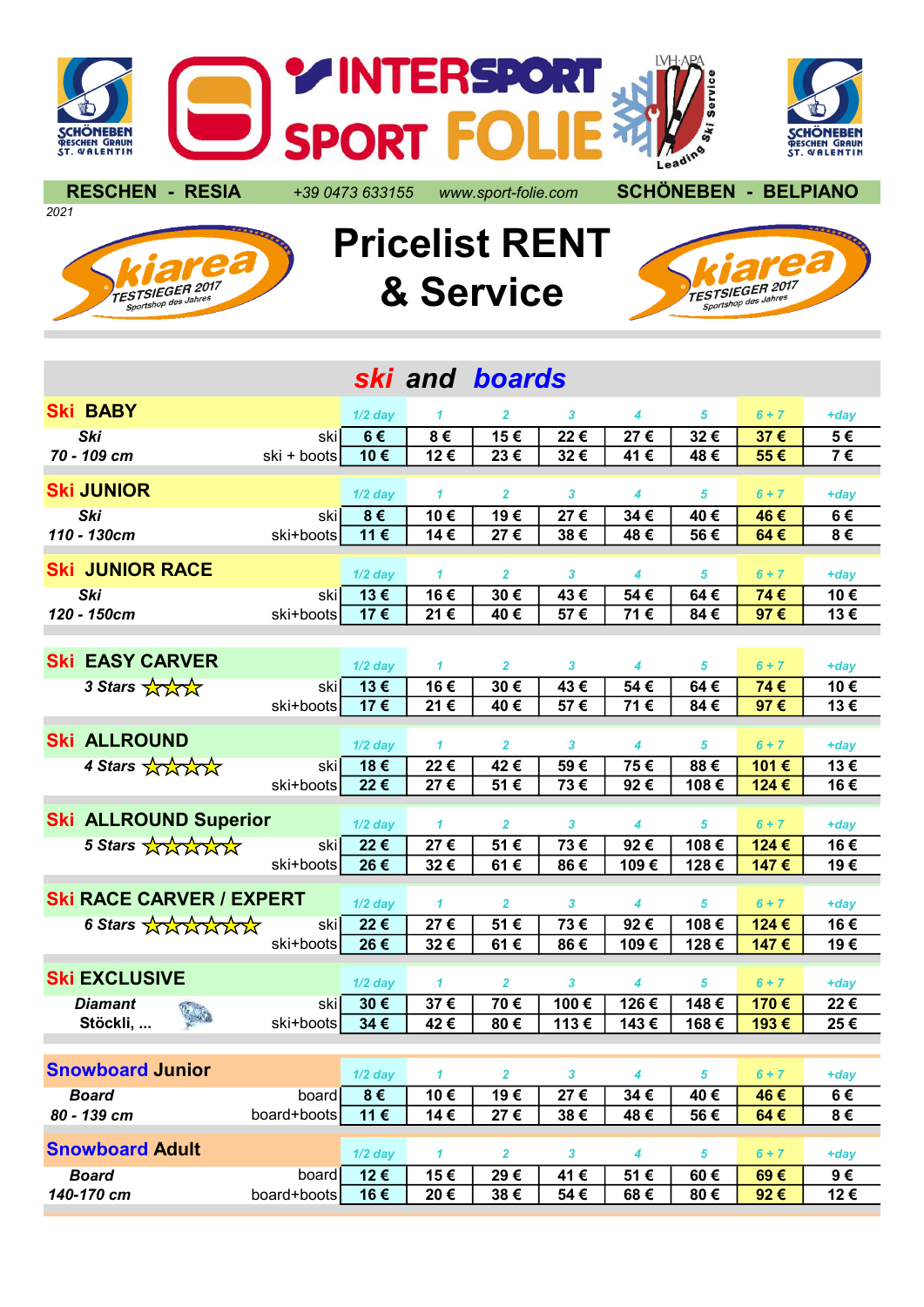

2021

RESCHEN - RESIA +39 0473 633155 www.sport-folie.com SCHÖNEBEN - BELPIANO





Pricelist RENT & Service



| <b>Ski TOURING</b>    |            | $1/2$ day |     | $\mathbf{z}$ | 3       |      | 5    | $6 + 7$       | $+day$ |
|-----------------------|------------|-----------|-----|--------------|---------|------|------|---------------|--------|
|                       | skil       | 24€       | 30€ | 57€          | 81<br>€ | 102€ | 120€ | 138€          | 18€    |
|                       | ski+boots  | 28€       | 35€ | 67€          | 95€     | 119€ | 140€ | 161€          | 21€    |
|                       | rescue set | 16€       | 20€ | 38€          | 54 €    | 68€  | 80€  | 92 $\epsilon$ | 12€    |
|                       |            |           |     |              |         |      |      |               |        |
| <b>Schuhe / Boots</b> |            | $1/2$ day |     |              |         |      | 5    | $6 + 7$       | +day   |
| Boots < 36 Junior     |            | 6€        | 7€  | 13€          | 19€     | 24€  | 28€  | 32€           | 4€     |
| Boots > 36 Adult      |            | 8€        | 10€ | 19€          | 27€     | 34€  | 40€  | 46€           | 6€     |

## accessories

| Helm / casco                        | $1/2$ day | 1              | $\overline{2}$ | 3               | 4   | 5   | $6 + 7$ | $+day$  |
|-------------------------------------|-----------|----------------|----------------|-----------------|-----|-----|---------|---------|
| Kinder Standard                     | 2€        | 2€             | 4€             | 5€              | 7€  | 8€  | $9 \in$ | 1€      |
| Top                                 | 4€        | 5€             | 10€            | 14€             | 17€ | 20€ | 23€     | $3 \in$ |
|                                     |           |                |                |                 |     |     |         |         |
| <b>Schlitten</b>                    | $1/2$ day | 1              | $\overline{2}$ | 3               | 4   | 5   | $6 + 7$ | $+day$  |
| slittino                            | 8€        | 10€            | 19€            | $\overline{27}$ | 34€ | 40€ | 46€     | 6€      |
|                                     |           |                |                |                 |     |     |         |         |
| <b>Snowblades</b>                   | $1/2$ day | 1              | $\overline{2}$ | 3               | 4   | 5   | $6 + 7$ | $+day$  |
| snowblades<br>ski                   | 13€       | 16€            | 30€            | 43€             | 54€ | 64€ | 74€     | 10€     |
| 70 - 109 cm<br>ski+boots            | 17€       | 21€            | 40€            | 57€             | 71€ | 84€ | 97€     | 13€     |
|                                     |           |                |                |                 |     |     |         |         |
| <b>Eislaufschuhe</b>                | $1/2$ day | $\mathbf{1}$   | $\overline{2}$ | 3               | 4   | 5   | $6 + 7$ | $+day$  |
| Eislaufschuhe / pattini             | 6€        | 7€             | 13€            | 19€             | 24€ | 28€ | 32€     | 4€      |
| Eisschnelllaufschuhe / speedskating | $8 \in$   | 10€            | 19€            | 27€             | 34€ | 40€ | 46€     | 6€      |
|                                     |           |                |                |                 |     |     |         |         |
| <b>Langlauf CLASSIC</b>             | $1/2$ day | $\mathbf{1}$   | $\overline{2}$ | 3               | 4   | 5   | $6 + 7$ | $+day$  |
| fondo<br>skil                       | 8€        | 10€            | 19€            | 27€             | 34€ | 40€ | 46€     | 6€      |
| alternato<br>ski+boots              | 11€       | 14€            | 27€            | 38€             | 48€ | 56€ | 64€     | $8 \in$ |
|                                     |           |                |                |                 |     |     |         |         |
| <b>Langlauf SKATING</b>             | $1/2$ day | $\mathbf{1}$   | $\overline{2}$ | 3               | 4   | 5   | $6 + 7$ | $+day$  |
| fondo<br>ski                        | 10€       | 13€            | 25€            | 35€             | 44€ | 52€ | 60€     | 8€      |
| skating<br>ski+boots                | 14€       | 18€            | 34€            | 49€             | 61€ | 72€ | 83€     | 11€     |
|                                     |           |                |                |                 |     |     |         |         |
| <b>Sonstiges</b>                    | $1/2$ day | 1              | $\overline{2}$ | 3               | 4   | 5   | $6 + 7$ | $+day$  |
| Stöcke / racchette                  | 2€        | 2€             | 4€             | 5€              | 7€  | 8€  | $9 \in$ | 1€      |
| Rückenschutz / back protector       | 6€        | $\overline{7}$ | 13€            | 19€             | 24€ | 28€ | 32€     | 4€      |
| Schneeschuhe / ciaspole             | 8€        | 10€            | 19€            | 27€             | 34€ | 40€ | 46€     | 6€      |